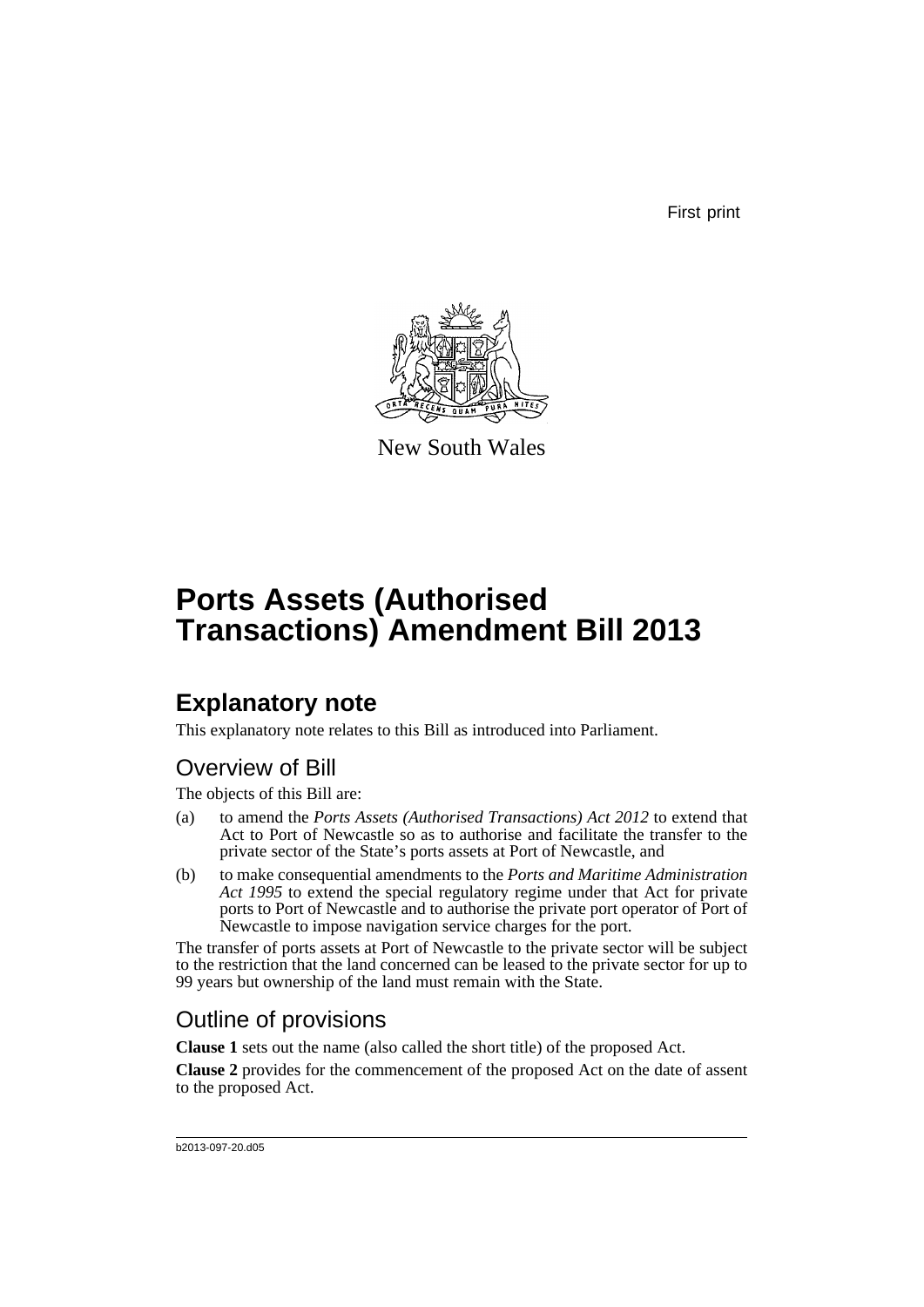Explanatory note

### **Schedule 1 Amendment of Ports Assets (Authorised Transactions) Act 2012 No 101**

Schedule 1 makes the amendments referred to in paragraph (a) of the Overview.

### **Schedule 2 Amendment of Ports and Maritime Administration Act 1995 No 13**

Schedule 2 makes the amendments referred to in paragraph (b) of the Overview.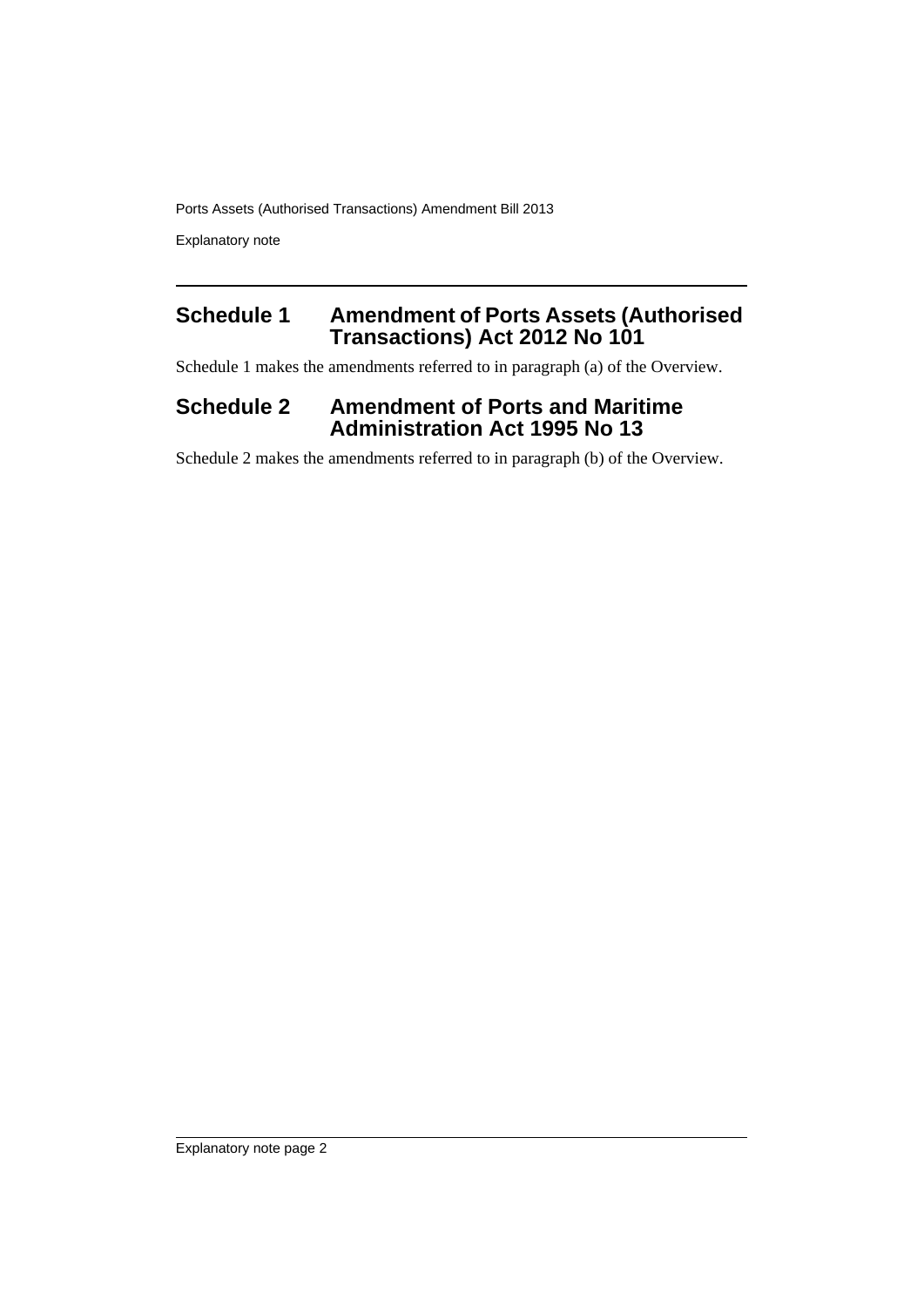First print



New South Wales

# **Ports Assets (Authorised Transactions) Amendment Bill 2013**

## **Contents**

|            |                                                                                   | Page          |
|------------|-----------------------------------------------------------------------------------|---------------|
| 1          | Name of Act                                                                       |               |
| 2          | Commencement                                                                      | $\mathcal{P}$ |
|            | Schedule 1 Amendment of Ports Assets (Authorised Transactions)<br>Act 2012 No 101 | 3             |
| Schedule 2 | Amendment of Ports and Maritime Administration Act 1995<br>No 13                  | 5.            |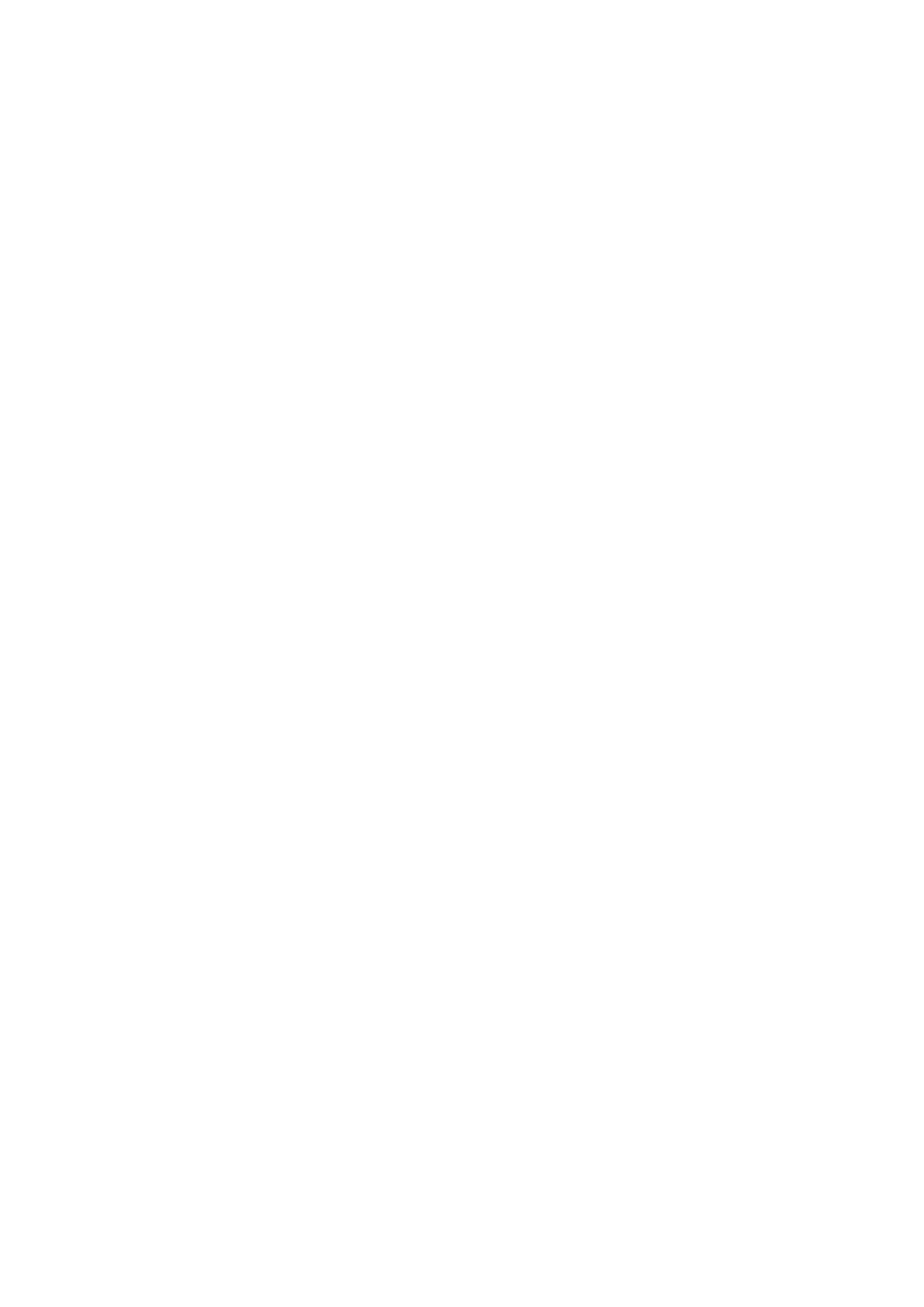

New South Wales

## **Ports Assets (Authorised Transactions) Amendment Bill 2013**

No , 2013

#### **A Bill for**

An Act to amend the *Ports Assets (Authorised Transactions) Act 2012* to extend the operation of that Act to Port of Newcastle; and for other purposes.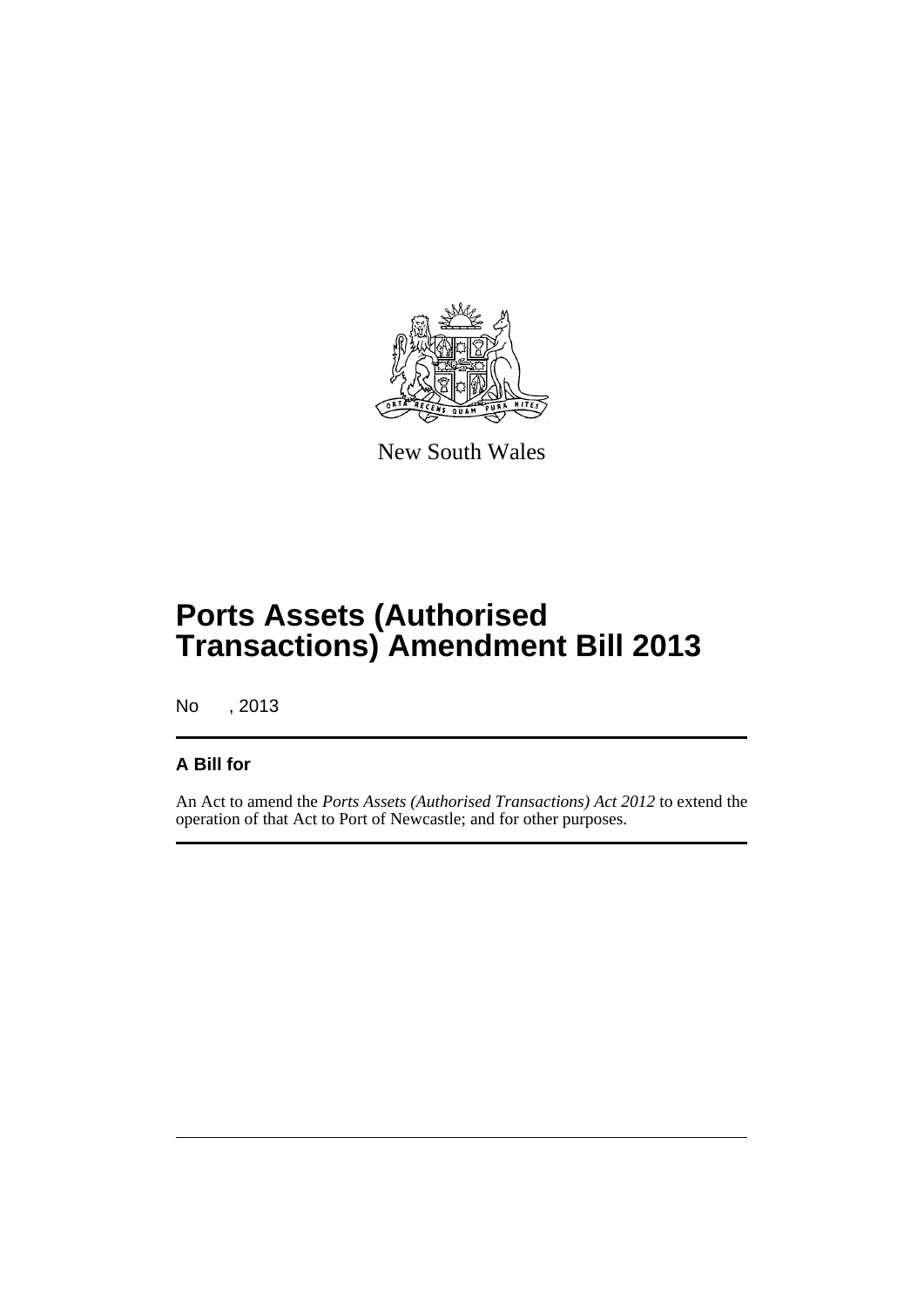<span id="page-5-1"></span><span id="page-5-0"></span>

| The Legislature of New South Wales enacts: |                                                                               |               |
|--------------------------------------------|-------------------------------------------------------------------------------|---------------|
|                                            | Name of Act                                                                   | $\mathcal{P}$ |
|                                            | This Act is the Ports Assets (Authorised Transactions) Amendment<br>Act 2013. | 3<br>4        |
|                                            | <b>Commencement</b>                                                           | 5             |
|                                            | This Act commences on the date of assent to this Act.                         | 6             |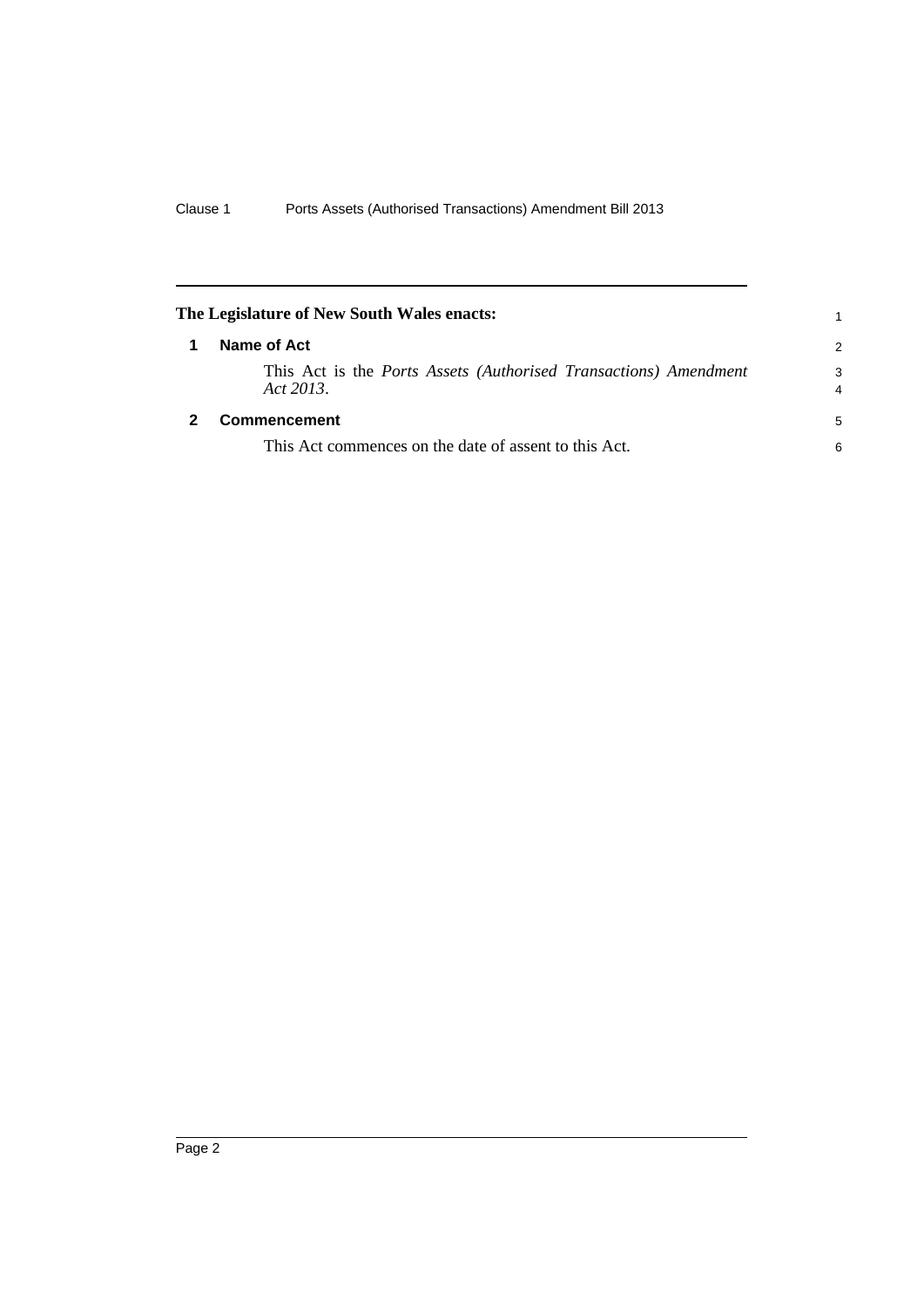Amendment of Ports Assets (Authorised Transactions) Act 2012 No 101 Schedule 1

<span id="page-6-0"></span>

|       | <b>Schedule 1</b><br><b>Amendment of Ports Assets (Authorised</b><br><b>Transactions) Act 2012 No 101</b>                                                                                                       |                |
|-------|-----------------------------------------------------------------------------------------------------------------------------------------------------------------------------------------------------------------|----------------|
| [1]   | Section 3 Interpretation-key definitions                                                                                                                                                                        | 3              |
|       | Insert ", Port of Newcastle" after "Botany Bay" in the definition of <i>associated</i><br>port land.                                                                                                            | 4<br>5         |
| $[2]$ | Section 3, definition of "Port of Newcastle land"                                                                                                                                                               | 6              |
|       | Insert in alphabetical order:                                                                                                                                                                                   | $\overline{7}$ |
|       | <b>Port of Newcastle land</b> means land at Port of Newcastle that is<br>ports assets.                                                                                                                          | 8<br>9         |
| $[3]$ | Section 3, definition of "port SOC"                                                                                                                                                                             | 10             |
|       | Insert ", the Newcastle Port Corporation" after "Port Kembla Port<br>Corporation".                                                                                                                              | 11<br>12       |
| [4]   | Section 4 Authorised transfer of ports assets                                                                                                                                                                   | 13             |
|       | Insert ", Port of Newcastle land" after "Port Kembla land" wherever occurring<br>in section $4(1)(a)$ and (b).                                                                                                  | 14<br>15       |
| [5]   | <b>Schedule 1 Interpretative provisions</b>                                                                                                                                                                     | 16             |
|       | Insert in alphabetical order in clause 1:                                                                                                                                                                       | 17             |
|       | <b>Port of Newcastle land—see section 3.</b>                                                                                                                                                                    | 18             |
| [6]   | Schedule 5 Savings, transitional and other provisions                                                                                                                                                           | 19             |
|       | Insert ", the Newcastle Port Corporation" after "Port Kembla Port<br>Corporation" wherever occurring in clauses 2 and 3.                                                                                        | 20<br>21       |
| $[7]$ | <b>Schedule 5</b>                                                                                                                                                                                               | 22             |
|       | Insert after Part 2:                                                                                                                                                                                            | 23             |
|       | Part 3<br><b>Provision consequent on enactment of</b><br><b>Ports Assets (Authorised Transactions)</b><br><b>Amendment Act 2013</b>                                                                             | 24<br>25<br>26 |
|       | 5<br>Application of provisions to Port of Newcastle                                                                                                                                                             | 27             |
|       | A reference in the following provisions to the date of assent to<br>this Act is, in the application of those provisions to or in respect<br>of the Newcastle Port Corporation, to be read as a reference to the | 28<br>29<br>30 |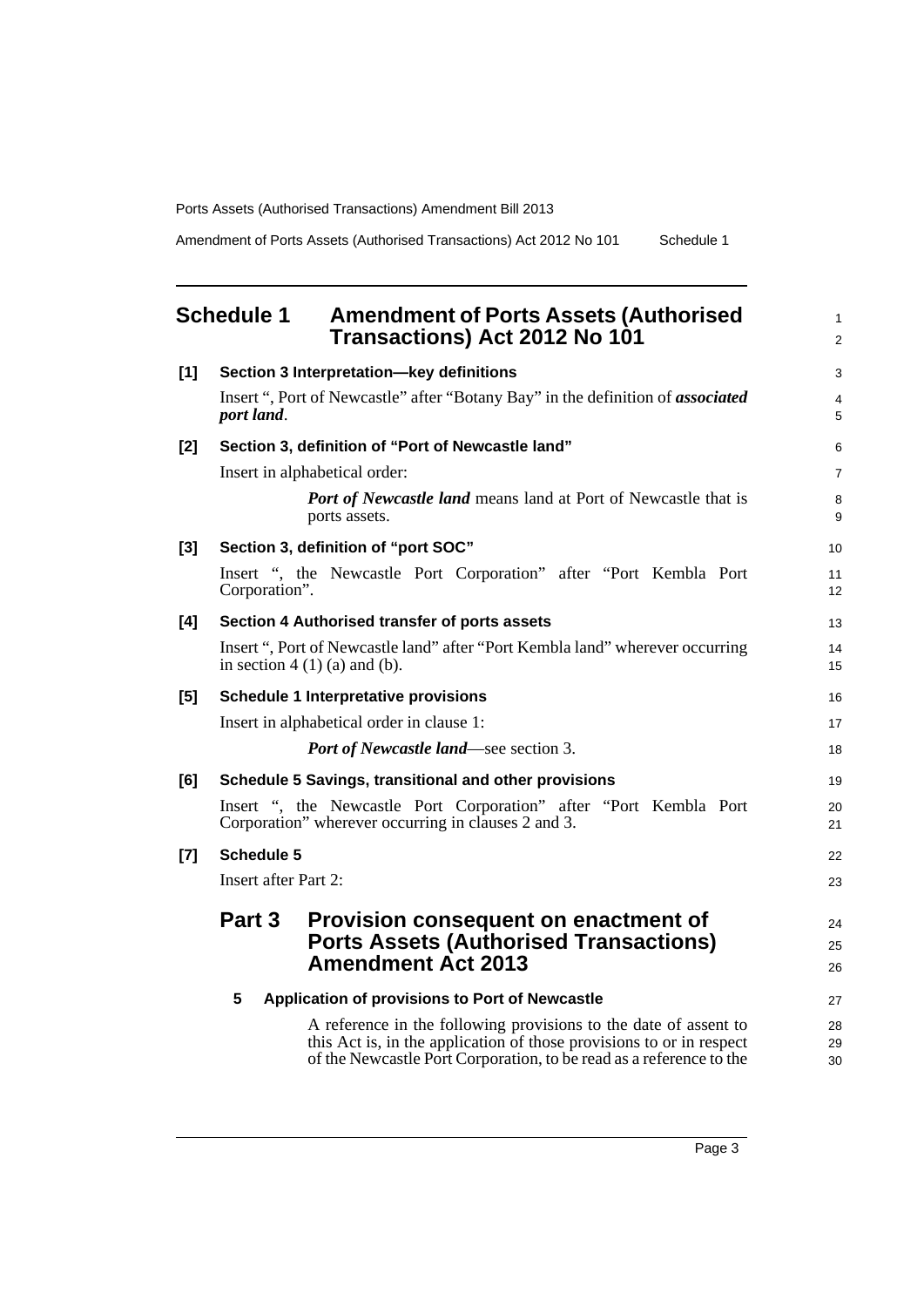Schedule 1 Amendment of Ports Assets (Authorised Transactions) Act 2012 No 101

| date of assent to the <i>Ports Assets (Authorised Transactions)</i> | $\mathbf{1}$   |
|---------------------------------------------------------------------|----------------|
| Amendment Act 2013:                                                 | 2              |
| section 22 (Acquisition of land by Ports Assets Ministerial         | 3              |
| <b>Holding Corporation</b> )                                        | $\overline{4}$ |
| clause 1 of Schedule 3 (Corporate conversion of port SOCs and       | 5              |
| transaction SOCs)                                                   | 6              |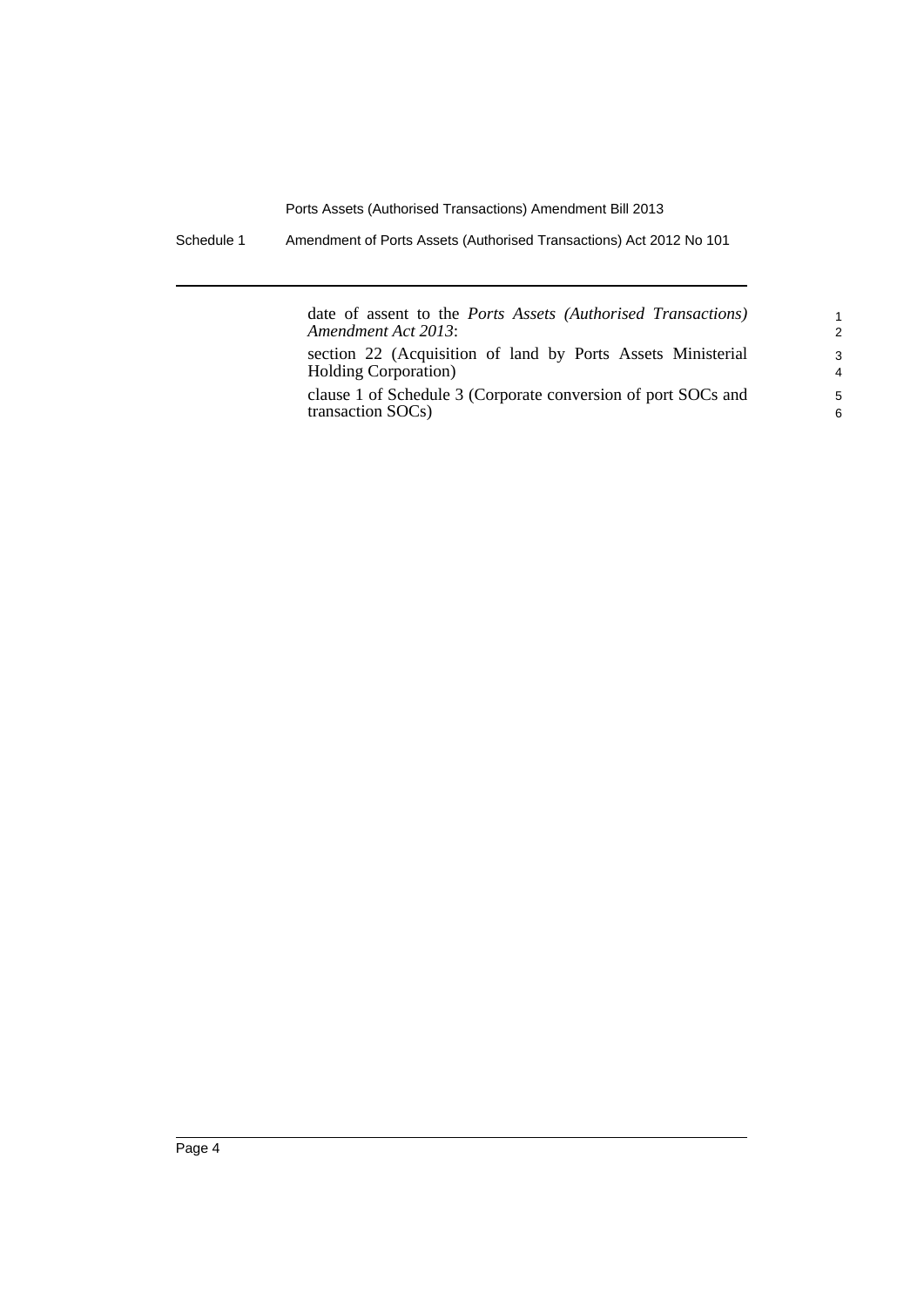Amendment of Ports and Maritime Administration Act 1995 No 13 Schedule 2

1  $\mathfrak{p}$ 

 $\overline{a}$ 4 5

#### <span id="page-8-0"></span>**Schedule 2 Amendment of Ports and Maritime Administration Act 1995 No 13 [1] Section 3 Definitions** Insert ", Newcastle" after "Botany Bay" in the definition of *private port* in section 3 (1). **[2] Section 37 Directions to maintain or improve safety and security** Insert at the end of paragraph (b) of the definition of *relevant port lease* in section 37 (4): , or (c) for Port of Newcastle—a lease to the port operator of land at Port of Newcastle that comprised ports assets under the *Ports Assets (Authorised Transactions) Act 2012* before being leased to the private sector for the purposes of an authorised transaction under that Act. **[3] Section 47 Definitions generally** Omit paragraph (a1) of the definition of *relevant port authority* in section 47 (1). Insert instead: (a1) in relation to a navigation service charge for Port Kembla or Port of Newcastle—each of the port operator of the port and the appropriate public agency for the port, or **[4] Section 59 Meaning of "site"** Insert after section 59 (9): (10) An area at the private port of Port of Newcastle that was a site immediately before the commencement of this subsection (as inserted by the *Ports Assets (Authorised Transactions) Amendment Act 2013*) is deemed to be a site for the purposes of this Division. **[5] Schedule 5 Savings, transitional and other provisions** Omit clause 1 (1). Insert instead: (1) The regulations may contain provisions of a savings or transitional nature consequent on the enactment of this Act or any Act that amends this Act.